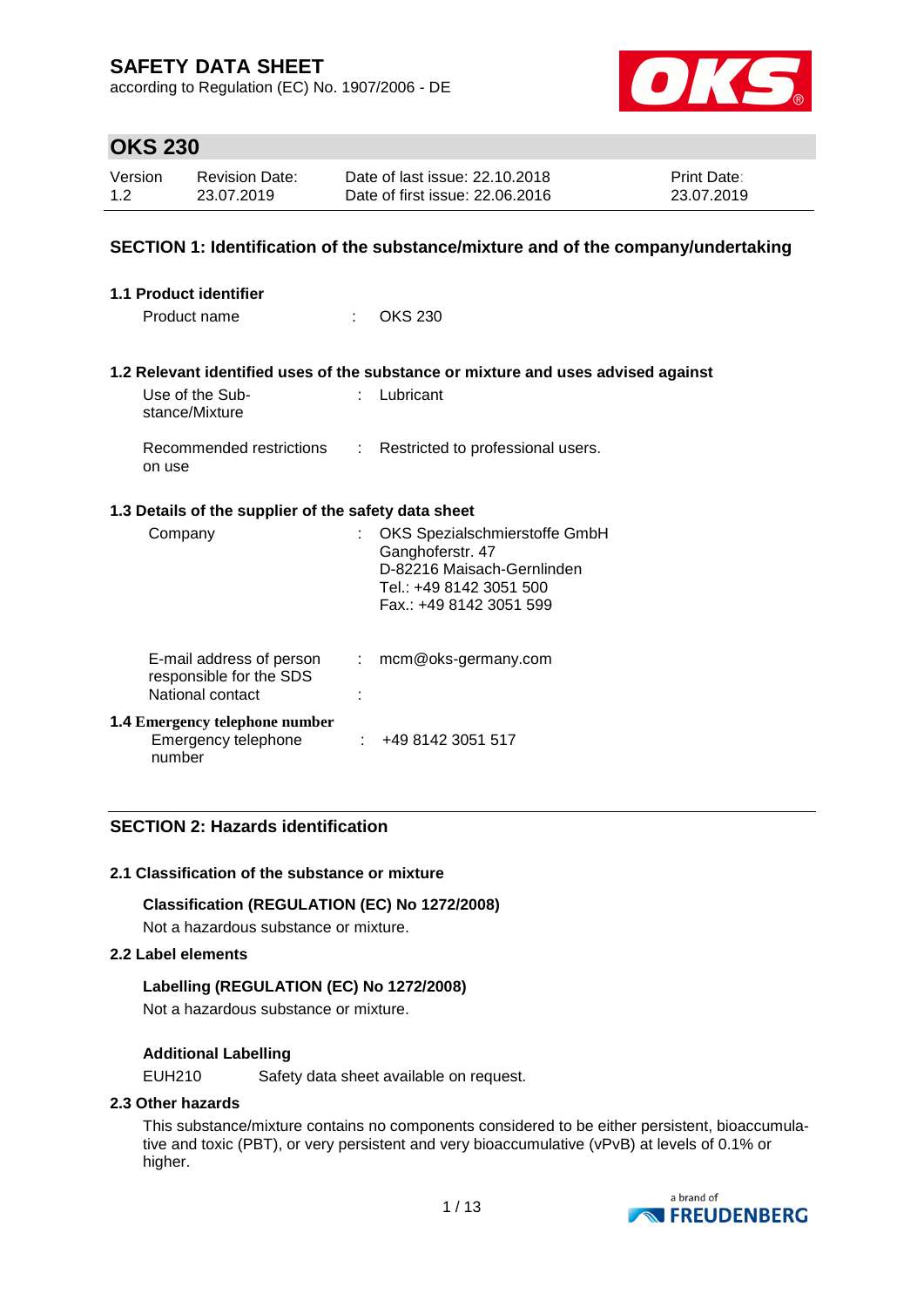according to Regulation (EC) No. 1907/2006 - DE



# **OKS 230**

| Version | Revision Date: | Date of last issue: 22.10.2018  | <b>Print Date:</b> |
|---------|----------------|---------------------------------|--------------------|
| 1.2     | 23.07.2019     | Date of first issue: 22,06,2016 | 23.07.2019         |

## **SECTION 3: Composition/information on ingredients**

## **3.2 Mixtures**

Chemical nature  $\qquad \qquad : \qquad$  polyalkylene glycol oil Molybdenum disulfide

## **Hazardous components**

| Chemical name<br>CAS-No.                     |                            | Classification | Concentration | Concentration |  |
|----------------------------------------------|----------------------------|----------------|---------------|---------------|--|
|                                              | EC-No.                     |                | limits        | (% w/w)       |  |
|                                              |                            |                | M-Factor      |               |  |
|                                              | Index-No.                  |                | <b>Notes</b>  |               |  |
|                                              | <b>Registration number</b> |                |               |               |  |
| Substances with a workplace exposure limit : |                            |                |               |               |  |
| kaolin                                       | 1332-58-7                  |                |               | $>= 10 - 20$  |  |
|                                              | 310-194-1                  |                |               |               |  |
|                                              |                            |                |               |               |  |
|                                              |                            |                |               |               |  |

For explanation of abbreviations see section 16.

## **SECTION 4: First aid measures**

## **4.1 Description of first aid measures**

| If inhaled              | : Remove person to fresh air. If signs/symptoms continue, get<br>medical attention.<br>Keep patient warm and at rest.<br>If breathing is irregular or stopped, administer artificial respira-<br>tion. |
|-------------------------|--------------------------------------------------------------------------------------------------------------------------------------------------------------------------------------------------------|
| In case of skin contact | : Remove contaminated clothing. If irritation develops, get med-<br>ical attention.<br>Wash off with soap and water.                                                                                   |
| In case of eye contact  | : Rinse immediately with plenty of water, also under the eyelids,<br>for at least 10 minutes.<br>If eye irritation persists, consult a specialist.                                                     |
| If swallowed            | $\therefore$ Move the victim to fresh air.<br>Do not induce vomiting without medical advice.                                                                                                           |

## **4.2 Most important symptoms and effects, both acute and delayed**

| Symptoms | : No information available. |
|----------|-----------------------------|
| Risks    | : None known.               |

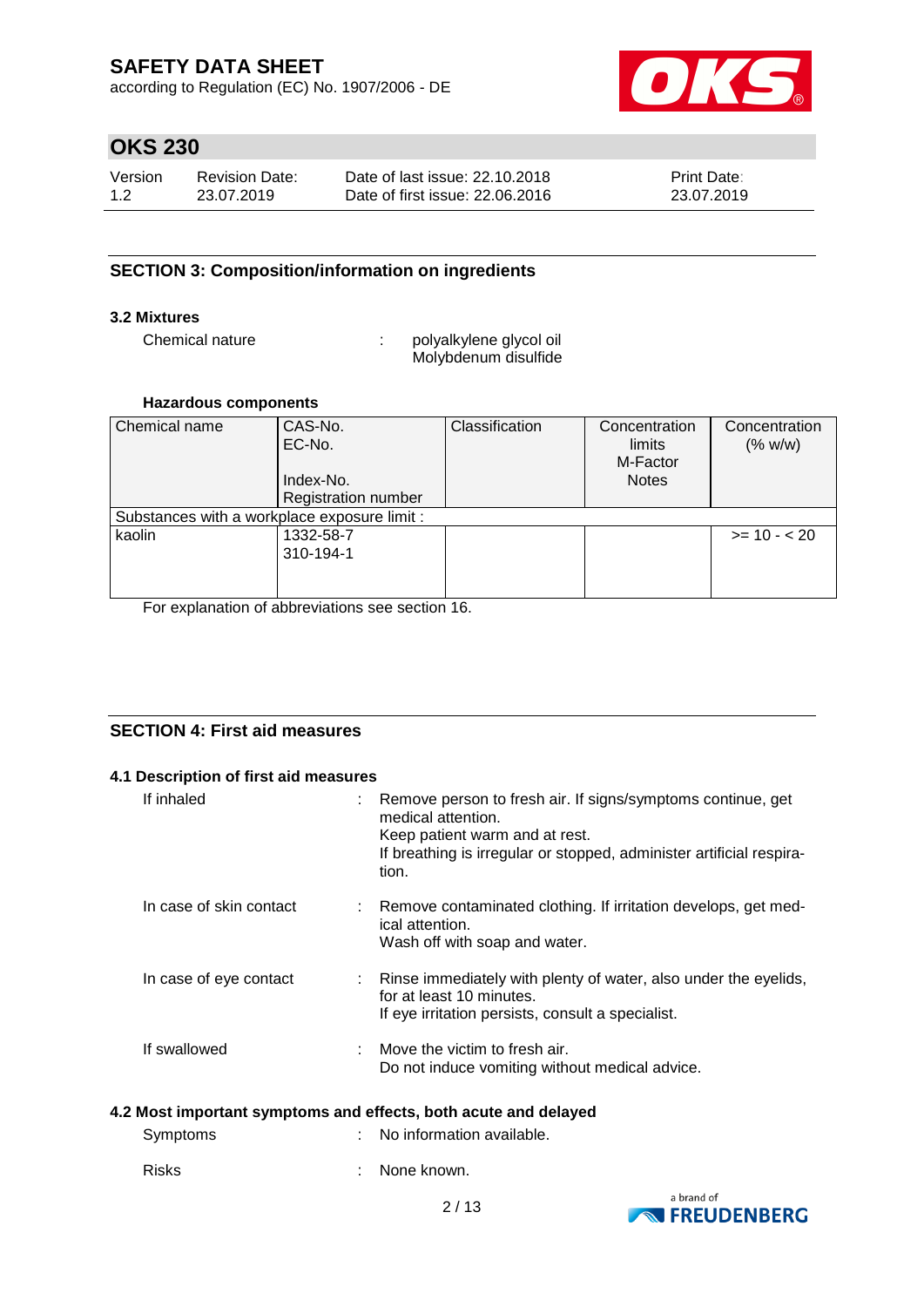according to Regulation (EC) No. 1907/2006 - DE



## **OKS 230**

| Version | <b>Revision Date:</b> | Date of last issue: 22.10.2018  | <b>Print Date:</b> |
|---------|-----------------------|---------------------------------|--------------------|
| 1.2     | 23.07.2019            | Date of first issue: 22,06,2016 | 23.07.2019         |

## **4.3 Indication of any immediate medical attention and special treatment needed**

Treatment : No information available.

## **SECTION 5: Firefighting measures**

## **5.1 Extinguishing media**

| Suitable extinguishing media                              | Use water spray, alcohol-resistant foam, dry chemical or car-<br>bon dioxide. |
|-----------------------------------------------------------|-------------------------------------------------------------------------------|
| Unsuitable extinguishing<br>media                         | : High volume water jet                                                       |
| 5.2 Special hazards arising from the substance or mixture |                                                                               |

| Specific hazards during fire-<br>fighting |  | : Fire may cause evolution of:<br>Carbon oxides<br>Metal oxides<br>Oxides of phosphorus<br>Sulphur oxides |
|-------------------------------------------|--|-----------------------------------------------------------------------------------------------------------|
|-------------------------------------------|--|-----------------------------------------------------------------------------------------------------------|

## **5.3 Advice for firefighters**

| Special protective equipment<br>for firefighters | In the event of fire, wear self-contained breathing apparatus.<br>Use personal protective equipment. Exposure to decomposi-<br>tion products may be a hazard to health. |
|--------------------------------------------------|-------------------------------------------------------------------------------------------------------------------------------------------------------------------------|
| Further information                              | : Standard procedure for chemical fires.                                                                                                                                |

## **SECTION 6: Accidental release measures**

## **6.1 Personal precautions, protective equipment and emergency procedures**

| Personal precautions | : Evacuate personnel to safe areas.<br>Use the indicated respiratory protection if the occupational |
|----------------------|-----------------------------------------------------------------------------------------------------|
|                      | exposure limit is exceeded and/or in case of product release<br>(dust).                             |
|                      | Do not breathe vapours, aerosols.                                                                   |
|                      | Refer to protective measures listed in sections 7 and 8.                                            |
|                      |                                                                                                     |

## **6.2 Environmental precautions**

Environmental precautions : Try to prevent the material from entering drains or water courses. Local authorities should be advised if significant spillages cannot be contained.

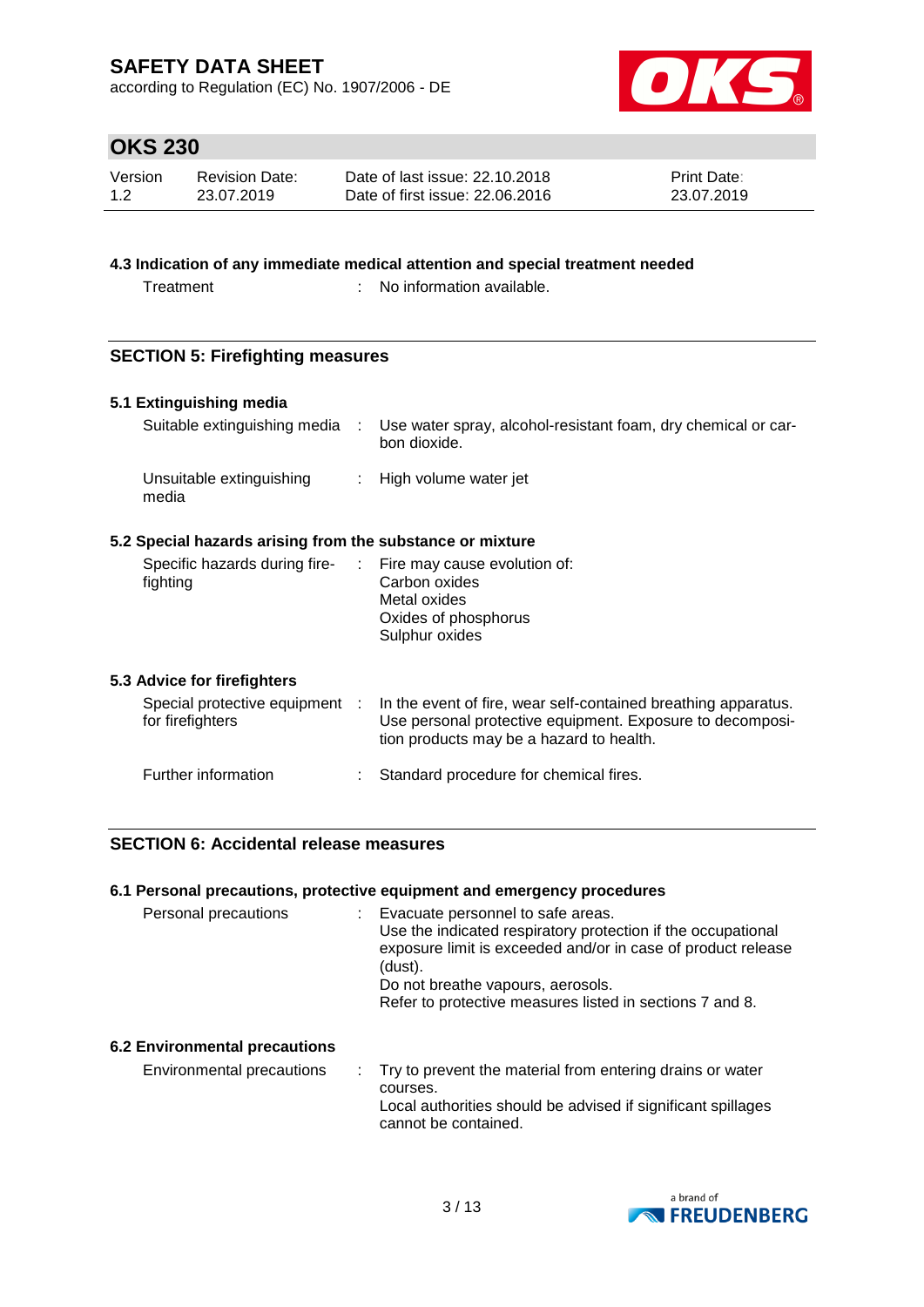according to Regulation (EC) No. 1907/2006 - DE



## **OKS 230**

| Version | <b>Revision Date:</b> | Date of last issue: 22.10.2018  | <b>Print Date:</b> |
|---------|-----------------------|---------------------------------|--------------------|
| 1.2     | 23.07.2019            | Date of first issue: 22,06,2016 | 23.07.2019         |

## **6.3 Methods and material for containment and cleaning up**

Methods for cleaning up : Clean up promptly by sweeping or vacuum. Keep in suitable, closed containers for disposal.

## **6.4 Reference to other sections**

For personal protection see section 8.

## **SECTION 7: Handling and storage**

## **7.1 Precautions for safe handling**

| Advice on safe handling                                          | : For personal protection see section 8.<br>Smoking, eating and drinking should be prohibited in the ap-<br>plication area.<br>Wash hands and face before breaks and immediately after<br>handling the product. |
|------------------------------------------------------------------|-----------------------------------------------------------------------------------------------------------------------------------------------------------------------------------------------------------------|
| Hygiene measures                                                 | Wash face, hands and any exposed skin thoroughly after<br>handling.                                                                                                                                             |
| 7.2 Conditions for safe storage, including any incompatibilities |                                                                                                                                                                                                                 |
| Requirements for storage<br>areas and containers                 | Store in original container. Keep container closed when not in<br>use. Keep in a dry, cool and well-ventilated place. Containers                                                                                |

| areas and containers     |  | use. Keep in a dry, cool and well-ventilated place. Containers<br>which are opened must be carefully resealed and kept upright<br>to prevent leakage. Store in accordance with the particular<br>national regulations. Keep in properly labelled containers. |
|--------------------------|--|--------------------------------------------------------------------------------------------------------------------------------------------------------------------------------------------------------------------------------------------------------------|
| Storage class (TRGS 510) |  | : 11, Combustible Solids                                                                                                                                                                                                                                     |

## **7.3 Specific end use(s)**

Specific use(s) : Specific instructions for handling, not required.

## **SECTION 8: Exposure controls/personal protection**

## **8.1 Control parameters**

## **Occupational Exposure Limits**

| Components          | CAS-No.                 | Value type (Form       | Control parameters   | <b>Basis</b>   |
|---------------------|-------------------------|------------------------|----------------------|----------------|
|                     |                         | of exposure)           |                      |                |
| kaolin              | 1332-58-7               | <b>TWA (Respirable</b> | $0.1 \text{ ma/m}$ 3 | 2004/37/EC     |
|                     |                         | dust)                  |                      | $(2017-12-27)$ |
| Further information | Carcinogens or mutagens |                        |                      |                |

## **Derived No Effect Level (DNEL) according to Regulation (EC) No. 1907/2006:**

| Substance name       | End Use | Exposure routes | Potential health ef-<br>tects | Value     |
|----------------------|---------|-----------------|-------------------------------|-----------|
| Polypropylene glycol | Workers | Inhalation      | Long-term systemic            | 2,9 mg/m3 |

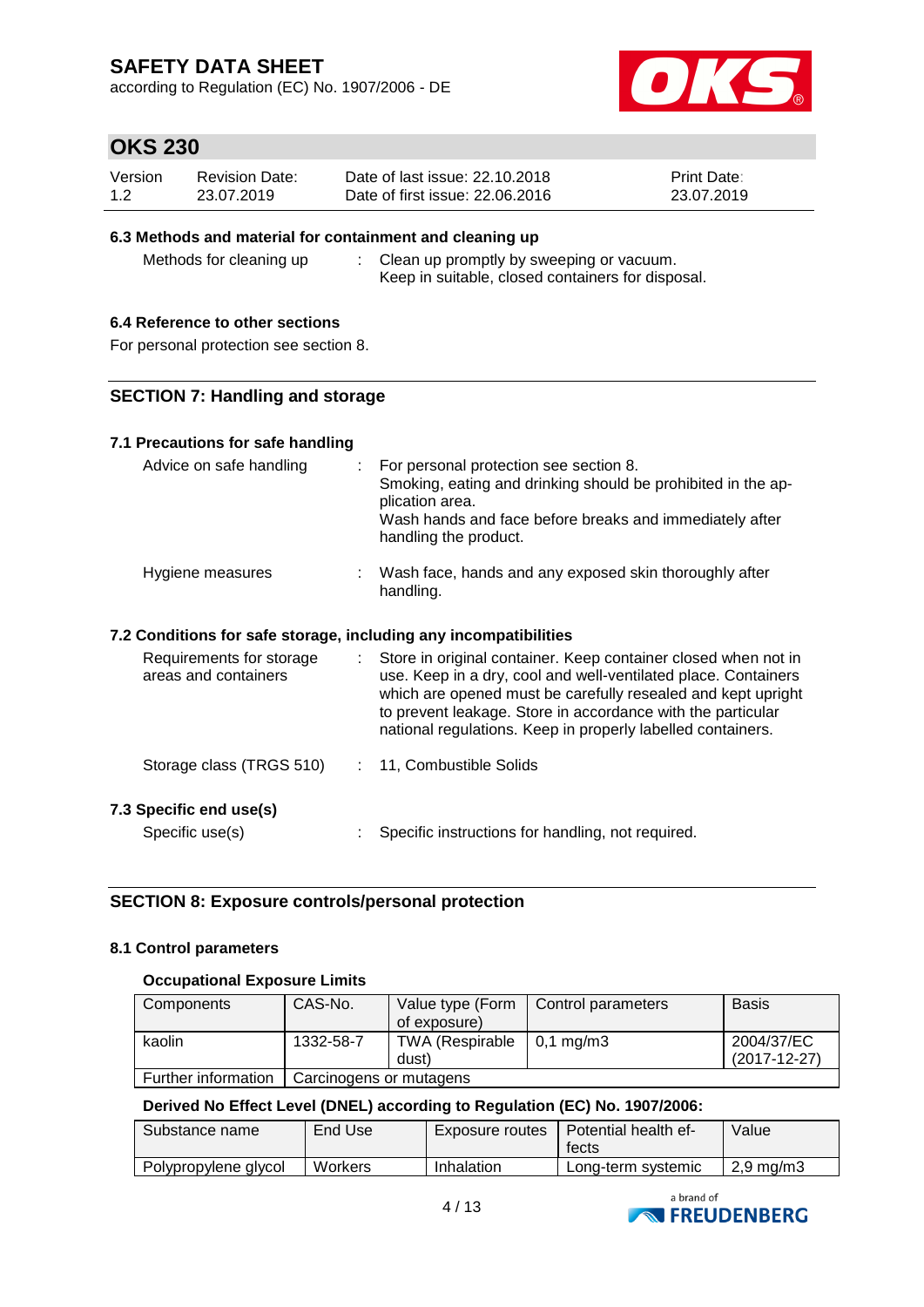according to Regulation (EC) No. 1907/2006 - DE



# **OKS 230**

| Version | <b>Revision Date:</b> | Date of last issue: 22.10.2018  | <b>Print Date:</b> |
|---------|-----------------------|---------------------------------|--------------------|
| 1.2     | 23.07.2019            | Date of first issue: 22,06,2016 | 23.07.2019         |

| (40) butyl ether |           |              | effects                       |              |
|------------------|-----------|--------------|-------------------------------|--------------|
|                  | Workers   | Skin contact | Long-term systemic<br>effects | $0,83$ mg/kg |
|                  | Consumers | Skin contact | Long-term systemic<br>effects | $0,42$ mg/kg |
|                  | Consumers | Ingestion    | Long-term systemic<br>effects | $0,42$ mg/kg |
|                  | Consumers | Ingestion    | Acute systemic ef-<br>fects   | $2,5$ mg/kg  |

## **Predicted No Effect Concentration (PNEC) according to Regulation (EC) No. 1907/2006:**

| Substance name                           | <b>Environmental Compartment</b>          | Value               |
|------------------------------------------|-------------------------------------------|---------------------|
| Polypropylene glycol (40) butyl<br>ether | Fresh water                               | $0,333$ mg/l        |
|                                          | Marine water                              | $0,0333$ mg/l       |
|                                          | Intermittent use/release                  | $3,33 \text{ mg/l}$ |
|                                          | Microbiological Activity in Sewage Treat- | 100 mg/l            |
|                                          | ment Systems                              |                     |
|                                          | Fresh water sediment                      | 5,02 mg/kg          |
|                                          | Marine sediment                           | $0,502$ mg/kg       |
|                                          | Soil                                      | $0,809$ mg/kg       |

#### **8.2 Exposure controls**

| <b>Engineering measures</b><br>none             |  |                                                                                                                                                                                                                                                                                                                                                                         |  |  |  |
|-------------------------------------------------|--|-------------------------------------------------------------------------------------------------------------------------------------------------------------------------------------------------------------------------------------------------------------------------------------------------------------------------------------------------------------------------|--|--|--|
| Personal protective equipment<br>Eye protection |  | Tightly fitting safety goggles                                                                                                                                                                                                                                                                                                                                          |  |  |  |
| Hand protection<br>Material<br>Protective index |  | butyl-rubber<br>Class 1                                                                                                                                                                                                                                                                                                                                                 |  |  |  |
| Remarks                                         |  | For prolonged or repeated contact use protective gloves. The<br>selected protective gloves have to satisfy the specifications of<br>Regulation (EU) 2016/425 and the standard EN 374 derived<br>from it. The break through time depends amongst other<br>things on the material, the thickness and the type of glove<br>and therefore has to be measured for each case. |  |  |  |
| Respiratory protection                          |  | Not required; except in case of aerosol formation.                                                                                                                                                                                                                                                                                                                      |  |  |  |
| Filter type                                     |  | Filter type A-P                                                                                                                                                                                                                                                                                                                                                         |  |  |  |
| Protective measures                             |  | The type of protective equipment must be selected according<br>to the concentration and amount of the dangerous substance<br>at the specific workplace.<br>Choose body protection in relation to its type, to the concen-<br>tration and amount of dangerous substances, and to the spe-<br>cific work-place.                                                           |  |  |  |

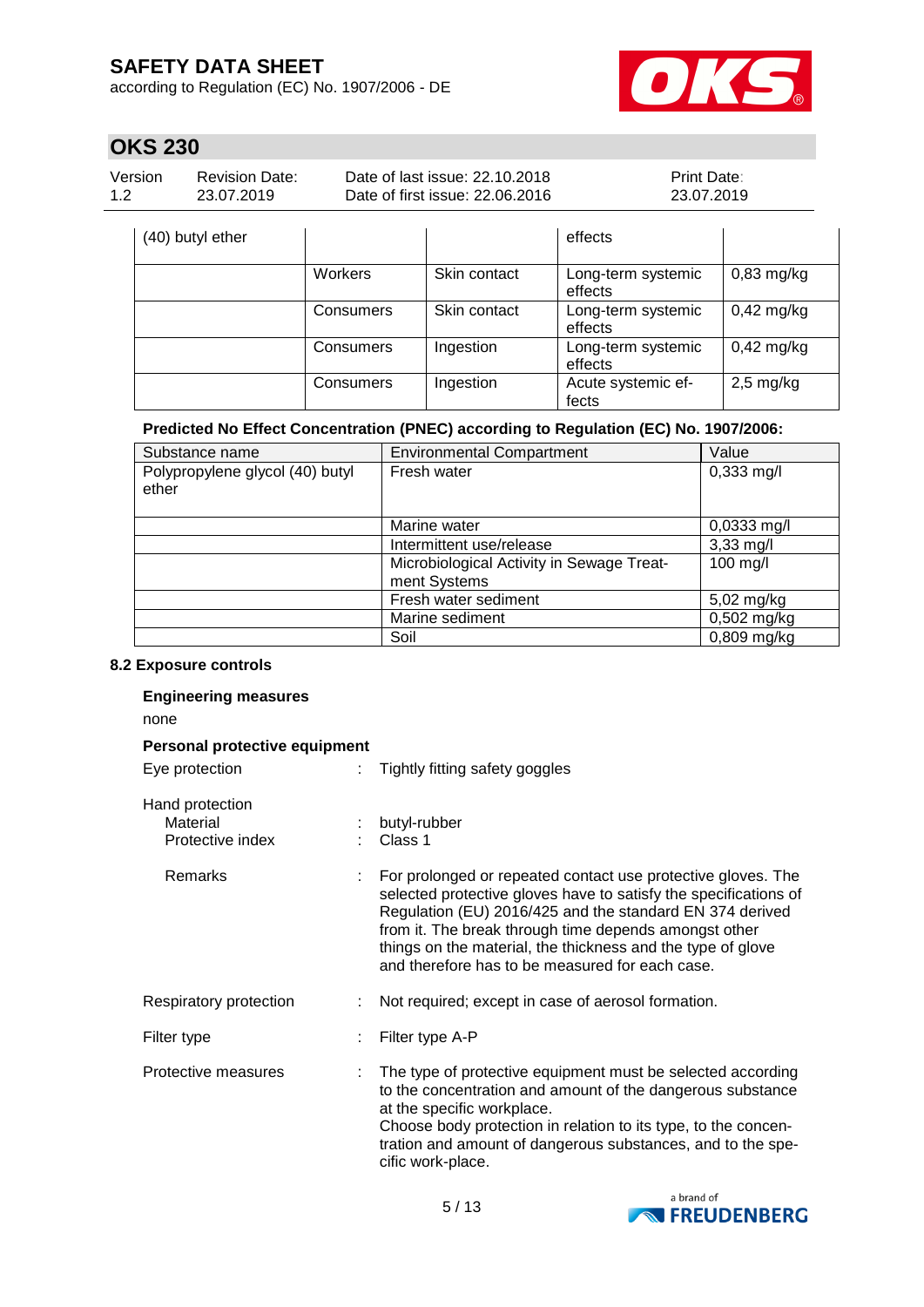according to Regulation (EC) No. 1907/2006 - DE



# **OKS 230**

| Version | Revision Date: | Date of last issue: 22.10.2018  | <b>Print Date:</b> |
|---------|----------------|---------------------------------|--------------------|
| 1.2     | 23.07.2019     | Date of first issue: 22,06,2016 | 23.07.2019         |

## **SECTION 9: Physical and chemical properties**

| ormanon on pasic priyercal and chemical propernes<br>Appearance | ÷  | paste                     |
|-----------------------------------------------------------------|----|---------------------------|
| Colour                                                          | t  | black                     |
| Odour                                                           | t  | characteristic            |
| <b>Odour Threshold</b>                                          | t  | No data available         |
|                                                                 |    |                           |
| рH                                                              | t  | Not applicable            |
| Melting point/range                                             | ÷  | No data available         |
| Boiling point/boiling range                                     | t  | No data available         |
| Flash point                                                     | t  | Not applicable            |
| Evaporation rate                                                | t  | No data available         |
| Flammability (solid, gas)                                       | t  | <b>Combustible Solids</b> |
| Upper explosion limit                                           | t  | No data available         |
| Lower explosion limit                                           | ÷  | No data available         |
| Vapour pressure                                                 | ł, | < 0,001 hPa (20 °C)       |
| Relative vapour density                                         | ÷. | No data available         |
| Density                                                         |    | 1,75 g/cm3<br>(20 °C)     |
| <b>Bulk density</b>                                             |    | No data available         |
| Solubility(ies)<br>Water solubility                             | t  | insoluble                 |
| Solubility in other solvents :                                  |    | No data available         |
| Partition coefficient: n-<br>octanol/water                      | ÷  | No data available         |
| Auto-ignition temperature                                       | ÷. | No data available         |

## **9.1 Information on basic physical and chemical properties**

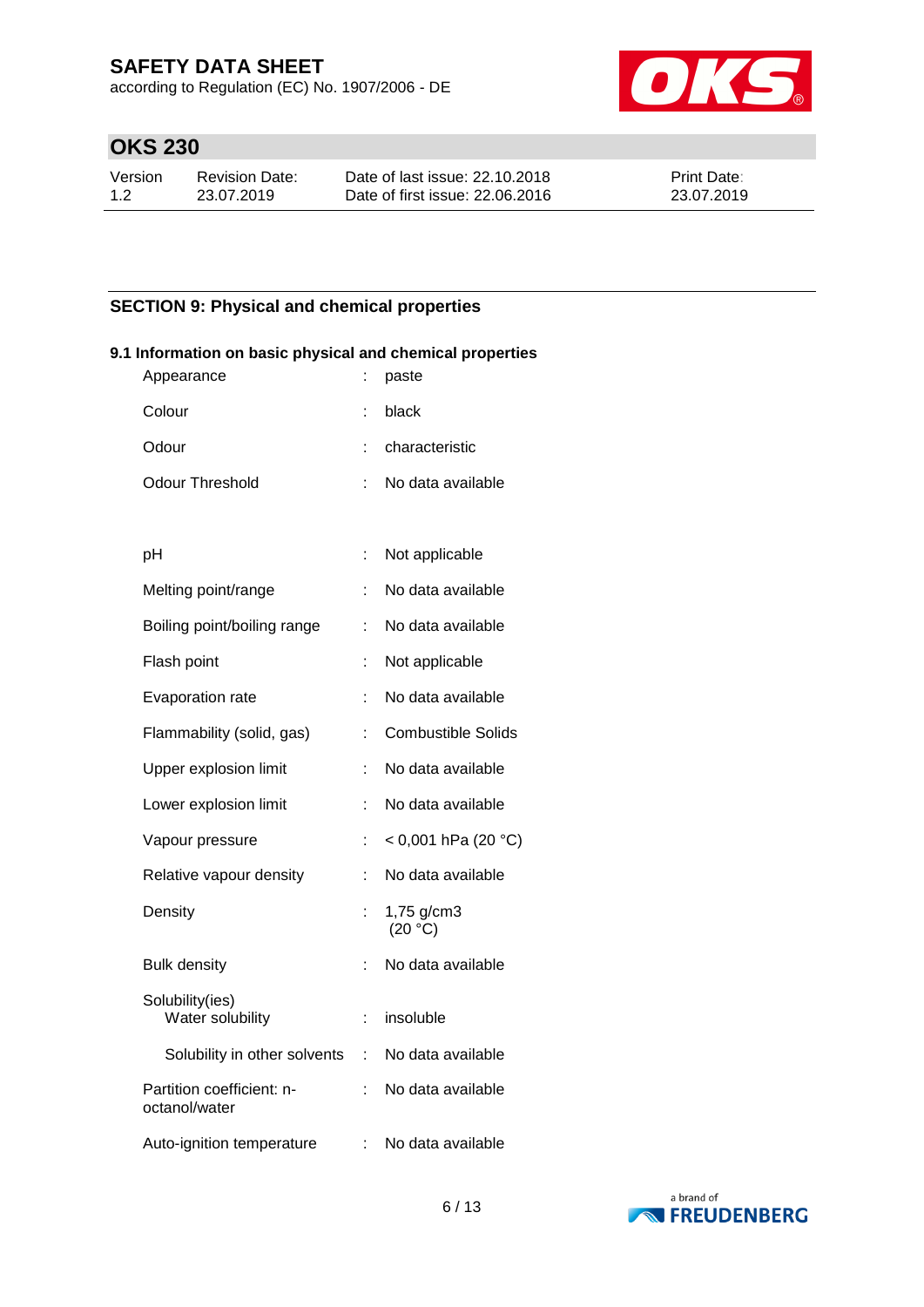according to Regulation (EC) No. 1907/2006 - DE



## **OKS 230**

| Version<br>1.2 |               | <b>Revision Date:</b><br>23.07.2019 |                               | Date of last issue: 22.10.2018<br>Date of first issue: 22.06.2016 | Print Date:<br>23.07.2019 |
|----------------|---------------|-------------------------------------|-------------------------------|-------------------------------------------------------------------|---------------------------|
|                |               | Decomposition temperature           | $\mathcal{L}^{\mathcal{L}}$ . | No data available                                                 |                           |
|                | Viscosity     | Viscosity, dynamic                  | ÷                             | No data available                                                 |                           |
|                |               | Viscosity, kinematic                | ÷                             | Not applicable                                                    |                           |
|                |               | <b>Explosive properties</b>         | ÷                             | Not explosive                                                     |                           |
|                |               | Oxidizing properties                |                               | No data available                                                 |                           |
|                |               | 9.2 Other information               |                               |                                                                   |                           |
|                |               | Sublimation point                   | ÷                             | No data available                                                 |                           |
|                |               | Metal corrosion rate                | ÷                             | Not corrosive to metals                                           |                           |
|                | Self-ignition |                                     |                               | not auto-flammable                                                |                           |
|                |               |                                     |                               |                                                                   |                           |

## **SECTION 10: Stability and reactivity**

#### **10.1 Reactivity**

No hazards to be specially mentioned.

#### **10.2 Chemical stability**

Stable under normal conditions.

| 10.3 Possibility of hazardous reactions                                                                                                                                                                                                                                                                                                                         |  |                                                             |  |  |
|-----------------------------------------------------------------------------------------------------------------------------------------------------------------------------------------------------------------------------------------------------------------------------------------------------------------------------------------------------------------|--|-------------------------------------------------------------|--|--|
| Hazardous reactions                                                                                                                                                                                                                                                                                                                                             |  | No dangerous reaction known under conditions of normal use. |  |  |
| $\overline{10}$ $\overline{10}$ $\overline{11}$ $\overline{11}$ $\overline{11}$ $\overline{11}$ $\overline{11}$ $\overline{11}$ $\overline{11}$ $\overline{11}$ $\overline{11}$ $\overline{11}$ $\overline{11}$ $\overline{11}$ $\overline{11}$ $\overline{11}$ $\overline{11}$ $\overline{11}$ $\overline{11}$ $\overline{11}$ $\overline{11}$ $\overline{11}$ |  |                                                             |  |  |

# **10.4 Conditions to avoid**

Conditions to avoid : No conditions to be specially mentioned.

## **10.5 Incompatible materials**

Materials to avoid : No materials to be especially mentioned.

## **10.6 Hazardous decomposition products**

No decomposition if stored and applied as directed.

## **SECTION 11: Toxicological information**

## **11.1 Information on toxicological effects**

## **Acute toxicity**

## **Product:**

Acute inhalation toxicity : Remarks: This information is not available.

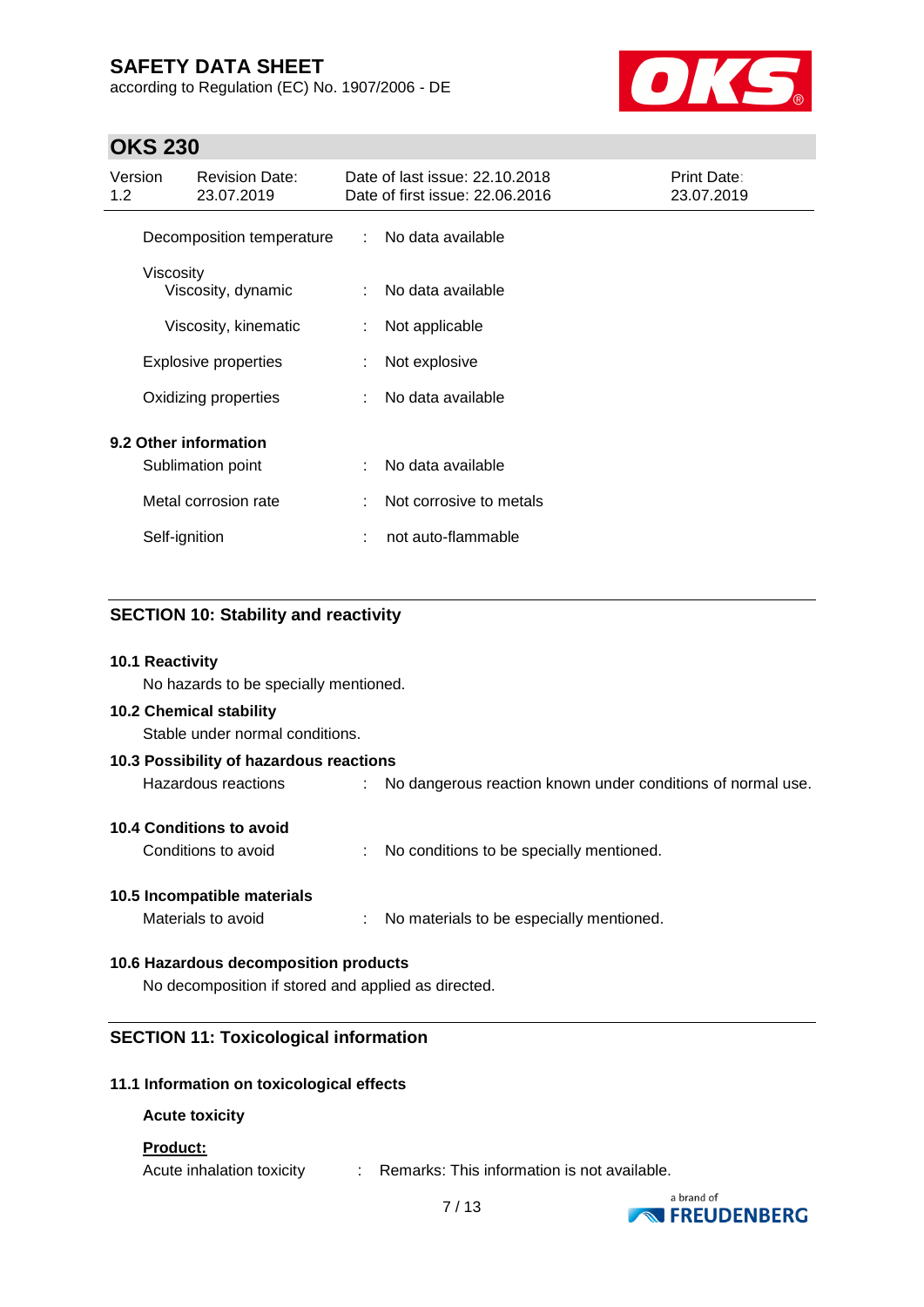according to Regulation (EC) No. 1907/2006 - DE



# **OKS 230**

| Version<br>1.2 | <b>Revision Date:</b><br>23.07.2019                            |    | Date of last issue: 22.10.2018<br>Date of first issue: 22.06.2016 | Print Date:<br>23.07.2019 |  |  |  |
|----------------|----------------------------------------------------------------|----|-------------------------------------------------------------------|---------------------------|--|--|--|
|                | Acute dermal toxicity                                          |    | : Remarks: This information is not available.                     |                           |  |  |  |
|                |                                                                |    |                                                                   |                           |  |  |  |
|                | <b>Components:</b>                                             |    |                                                                   |                           |  |  |  |
| kaolin:        | Acute oral toxicity                                            |    | : LD50 Oral: $> 2.000$ mg/kg                                      |                           |  |  |  |
|                | <b>Skin corrosion/irritation</b>                               |    |                                                                   |                           |  |  |  |
|                | Product:<br>Remarks: This information is not available.        |    |                                                                   |                           |  |  |  |
|                | Serious eye damage/eye irritation                              |    |                                                                   |                           |  |  |  |
|                | Product:<br>Remarks: This information is not available.        |    |                                                                   |                           |  |  |  |
|                | Respiratory or skin sensitisation                              |    |                                                                   |                           |  |  |  |
|                | <b>Product:</b><br>Remarks: This information is not available. |    |                                                                   |                           |  |  |  |
|                | <b>Germ cell mutagenicity</b>                                  |    |                                                                   |                           |  |  |  |
|                | Product:<br>Genotoxicity in vitro                              |    | : Remarks: No data available                                      |                           |  |  |  |
|                | Genotoxicity in vivo                                           |    | Remarks: No data available                                        |                           |  |  |  |
|                | Carcinogenicity                                                |    |                                                                   |                           |  |  |  |
|                | Product:<br>Remarks: No data available                         |    |                                                                   |                           |  |  |  |
|                | <b>Reproductive toxicity</b>                                   |    |                                                                   |                           |  |  |  |
|                | Product:<br>Effects on fertility                               |    | Remarks: No data available                                        |                           |  |  |  |
| ment           | Effects on foetal develop-                                     | t. | Remarks: No data available                                        |                           |  |  |  |
|                | <b>Repeated dose toxicity</b>                                  |    |                                                                   |                           |  |  |  |
|                | Product:                                                       |    |                                                                   |                           |  |  |  |

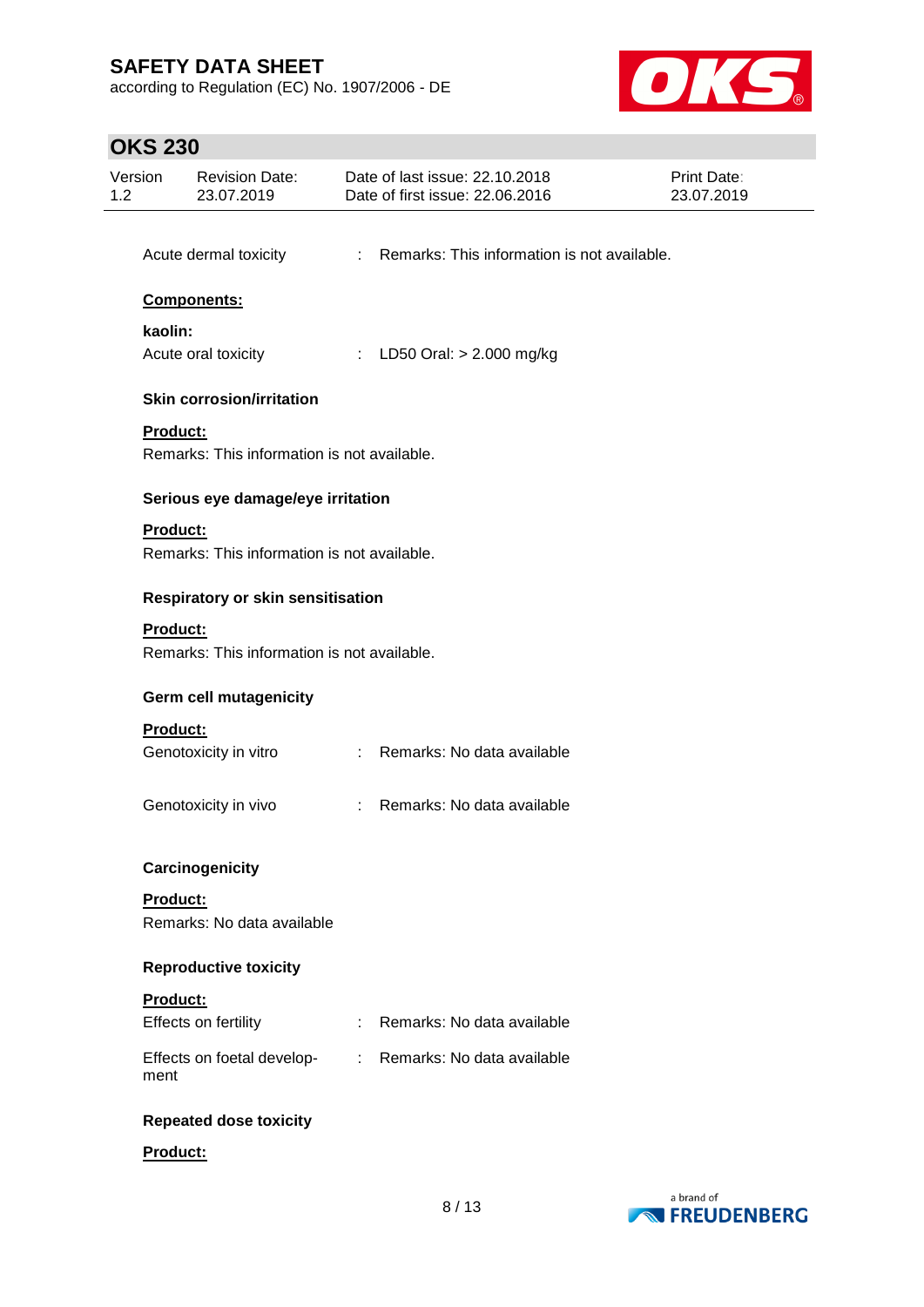according to Regulation (EC) No. 1907/2006 - DE



## **OKS 230**

| Version | Revision Date: | Date of last issue: 22.10.2018  | <b>Print Date:</b> |
|---------|----------------|---------------------------------|--------------------|
| 1.2     | 23.07.2019     | Date of first issue: 22,06,2016 | 23.07.2019         |

Remarks: This information is not available.

## **Aspiration toxicity**

## **Product:**

This information is not available.

## **Further information**

## **Product:**

Remarks: Information given is based on data on the components and the toxicology of similar products.

## **SECTION 12: Ecological information**

## **12.1 Toxicity**

| <b>Product:</b>                                                                     |   |                            |
|-------------------------------------------------------------------------------------|---|----------------------------|
| Toxicity to fish                                                                    |   | Remarks: No data available |
| Toxicity to daphnia and other : Remarks: No data available<br>aquatic invertebrates |   |                            |
| Toxicity to algae                                                                   |   | Remarks: No data available |
| Toxicity to microorganisms                                                          | ÷ | Remarks: No data available |

## **12.2 Persistence and degradability**

|  | Product: |  |
|--|----------|--|
|  |          |  |

| Biodegradability                                                | : Remarks: No data available |
|-----------------------------------------------------------------|------------------------------|
| Physico-chemical removabil- : Remarks: No data available<br>ity |                              |

## **12.3 Bioaccumulative potential**

## **Product:**

| <b>Bioaccumulation</b> | Remarks: This mixture contains no substance considered to<br>be persistent, bioaccumulating and toxic (PBT). |
|------------------------|--------------------------------------------------------------------------------------------------------------|
|                        | This mixture contains no substance considered to be very<br>persistent and very bioaccumulating (vPvB).      |

## **12.4 Mobility in soil**

#### **Product:**

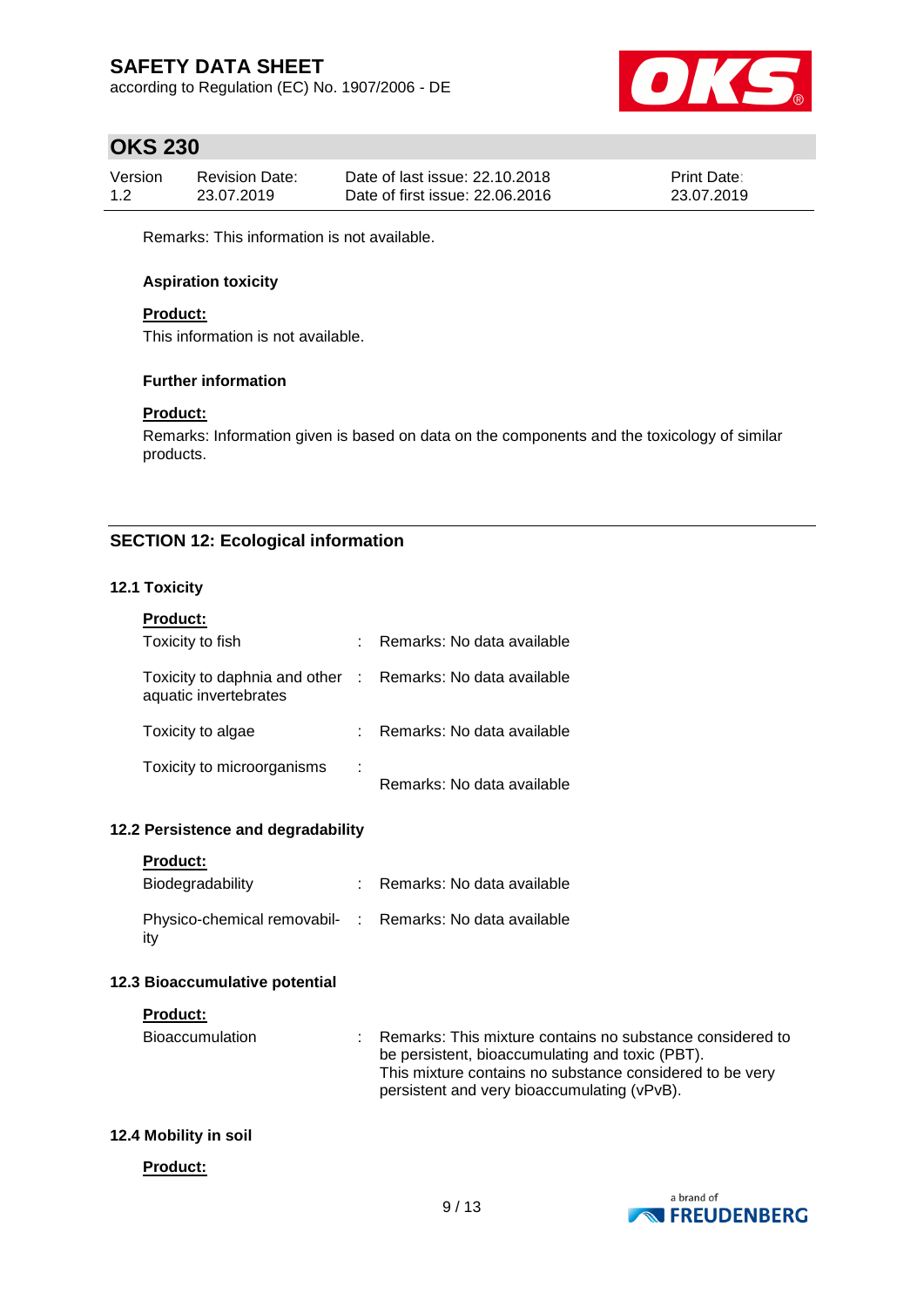according to Regulation (EC) No. 1907/2006 - DE



# **OKS 230**

| 1.2 <sub>2</sub>           | Version                                            | <b>Revision Date:</b><br>23.07.2019     |                                                                                                                                                                                                            | Date of last issue: 22.10.2018<br>Date of first issue: 22.06.2016 | <b>Print Date:</b><br>23.07.2019 |  |  |  |
|----------------------------|----------------------------------------------------|-----------------------------------------|------------------------------------------------------------------------------------------------------------------------------------------------------------------------------------------------------------|-------------------------------------------------------------------|----------------------------------|--|--|--|
|                            | Mobility                                           |                                         |                                                                                                                                                                                                            | : Remarks: No data available                                      |                                  |  |  |  |
|                            | Distribution among environ-<br>mental compartments |                                         |                                                                                                                                                                                                            | : Remarks: No data available                                      |                                  |  |  |  |
|                            |                                                    | 12.5 Results of PBT and vPvB assessment |                                                                                                                                                                                                            |                                                                   |                                  |  |  |  |
|                            | <b>Product:</b>                                    |                                         |                                                                                                                                                                                                            |                                                                   |                                  |  |  |  |
| Assessment                 |                                                    |                                         | This substance/mixture contains no components considered<br>to be either persistent, bioaccumulative and toxic (PBT), or<br>very persistent and very bioaccumulative (vPvB) at levels of<br>0.1% or higher |                                                                   |                                  |  |  |  |
| 12.6 Other adverse effects |                                                    |                                         |                                                                                                                                                                                                            |                                                                   |                                  |  |  |  |
|                            | <b>Product:</b><br>mation                          | Additional ecological infor-            | ÷.                                                                                                                                                                                                         | No information on ecology is available.                           |                                  |  |  |  |

## **SECTION 13: Disposal considerations**

|  | 13.1 Waste treatment methods |  |
|--|------------------------------|--|
|--|------------------------------|--|

| <b>Product</b>         |  | : The product should not be allowed to enter drains, water<br>courses or the soil.                                                                                       |
|------------------------|--|--------------------------------------------------------------------------------------------------------------------------------------------------------------------------|
|                        |  | Waste codes should be assigned by the user based on the<br>application for which the product was used.                                                                   |
| Contaminated packaging |  | : Packaging that is not properly emptied must be disposed of as<br>the unused product.<br>Dispose of waste product or used containers according to<br>local regulations. |
|                        |  | The following Waste Codes are only suggestions:                                                                                                                          |

## **SECTION 14: Transport information**

| 14.1 UN number               |                                   |
|------------------------------|-----------------------------------|
| <b>ADR</b>                   | Not regulated as a dangerous good |
| <b>IMDG</b>                  | Not regulated as a dangerous good |
| <b>IATA</b>                  | Not regulated as a dangerous good |
| 14.2 UN proper shipping name |                                   |
| <b>ADR</b>                   | Not regulated as a dangerous good |

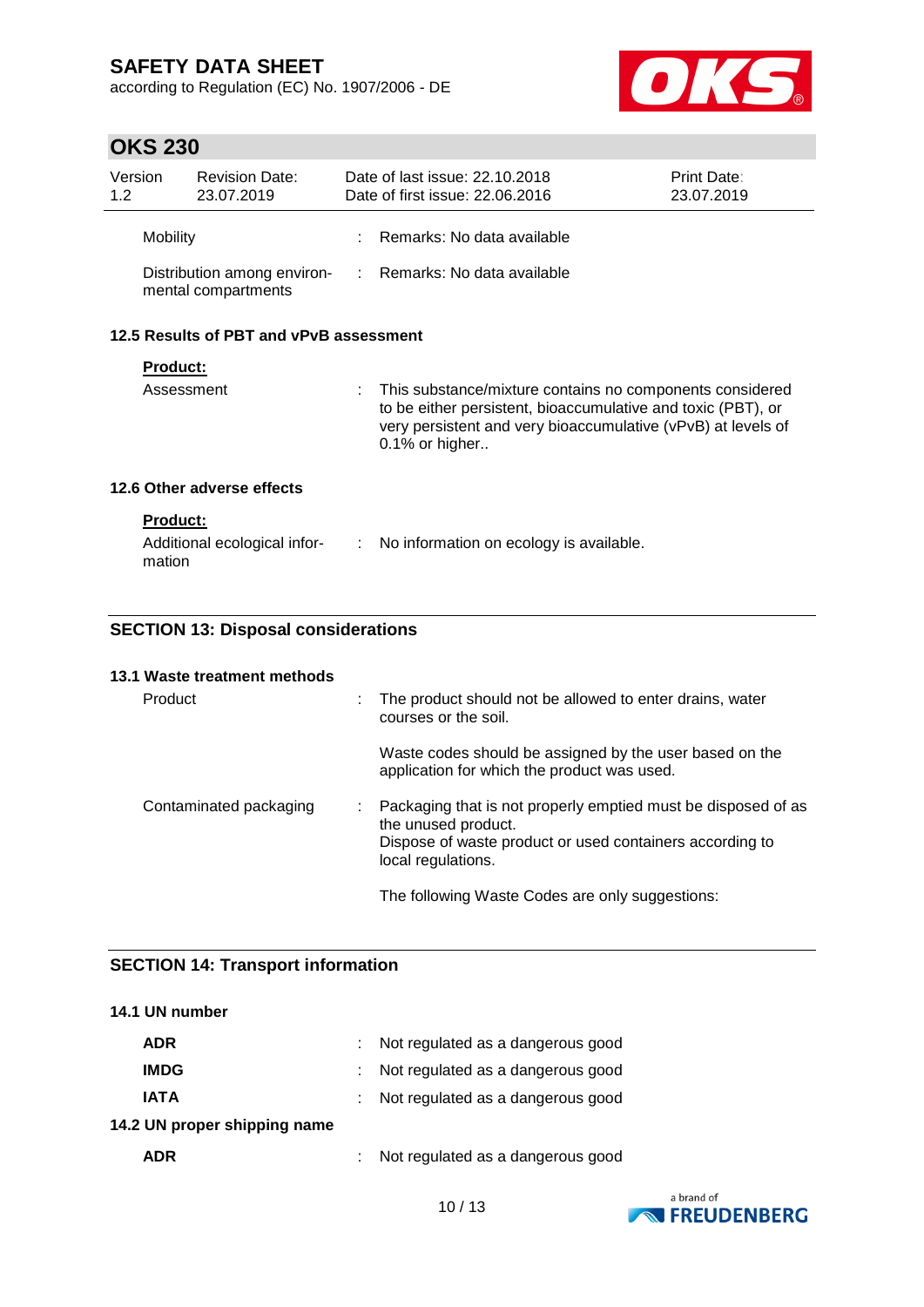according to Regulation (EC) No. 1907/2006 - DE



# **OKS 230**

| Version<br>1.2                   |                                   | <b>Revision Date:</b><br>23.07.2019 |   | Date of last issue: 22.10.2018<br>Date of first issue: 22.06.2016       | Print Date:<br>23.07.2019 |  |  |
|----------------------------------|-----------------------------------|-------------------------------------|---|-------------------------------------------------------------------------|---------------------------|--|--|
|                                  |                                   |                                     |   |                                                                         |                           |  |  |
|                                  | <b>IMDG</b>                       |                                     |   | Not regulated as a dangerous good                                       |                           |  |  |
|                                  | <b>IATA</b>                       |                                     |   | Not regulated as a dangerous good                                       |                           |  |  |
|                                  |                                   | 14.3 Transport hazard class(es)     |   |                                                                         |                           |  |  |
|                                  | <b>ADR</b>                        |                                     |   | Not regulated as a dangerous good                                       |                           |  |  |
|                                  | <b>IMDG</b>                       |                                     |   | Not regulated as a dangerous good                                       |                           |  |  |
|                                  | <b>IATA</b>                       |                                     |   | Not regulated as a dangerous good                                       |                           |  |  |
|                                  |                                   | 14.4 Packing group                  |   |                                                                         |                           |  |  |
|                                  | <b>ADR</b>                        |                                     | ÷ | Not regulated as a dangerous good                                       |                           |  |  |
|                                  | <b>IMDG</b>                       |                                     |   | Not regulated as a dangerous good                                       |                           |  |  |
|                                  |                                   | <b>IATA (Cargo)</b>                 |   | Not regulated as a dangerous good                                       |                           |  |  |
|                                  |                                   | <b>IATA (Passenger)</b>             |   | Not regulated as a dangerous good                                       |                           |  |  |
|                                  |                                   | <b>14.5 Environmental hazards</b>   |   |                                                                         |                           |  |  |
|                                  | <b>ADR</b>                        |                                     |   | Not regulated as a dangerous good                                       |                           |  |  |
|                                  | <b>IMDG</b>                       |                                     |   | Not regulated as a dangerous good                                       |                           |  |  |
|                                  |                                   | <b>IATA (Passenger)</b>             |   | Not regulated as a dangerous good                                       |                           |  |  |
|                                  |                                   | <b>IATA (Cargo)</b>                 |   | Not regulated as a dangerous good                                       |                           |  |  |
|                                  | 14.6 Special precautions for user |                                     |   |                                                                         |                           |  |  |
| No special precautions required. |                                   |                                     |   |                                                                         |                           |  |  |
|                                  |                                   |                                     |   | 14.7 Transport in bulk according to Annex II of Marpol and the IBC Code |                           |  |  |
|                                  | Remarks                           |                                     |   | Not applicable for product as supplied.                                 |                           |  |  |

## **SECTION 15: Regulatory information**

## **15.1 Safety, health and environmental regulations/legislation specific for the substance or mixture**

| REACH - Candidate List of Substances of Very High<br>Concern for Authorisation (Article 59). | This product does not contain sub-<br>stances of very high concern (Regu-<br>lation (EC) No 1907/2006 (REACH),<br>Article 57). |
|----------------------------------------------------------------------------------------------|--------------------------------------------------------------------------------------------------------------------------------|
| REACH - List of substances subject to authorisation<br>(Annex XIV)                           | Not applicable                                                                                                                 |
| Regulation (EC) No 1005/2009 on substances that de-<br>plete the ozone layer                 | Not applicable                                                                                                                 |
| Regulation (EC) No 850/2004 on persistent organic pol-<br>lutants                            | Not applicable                                                                                                                 |

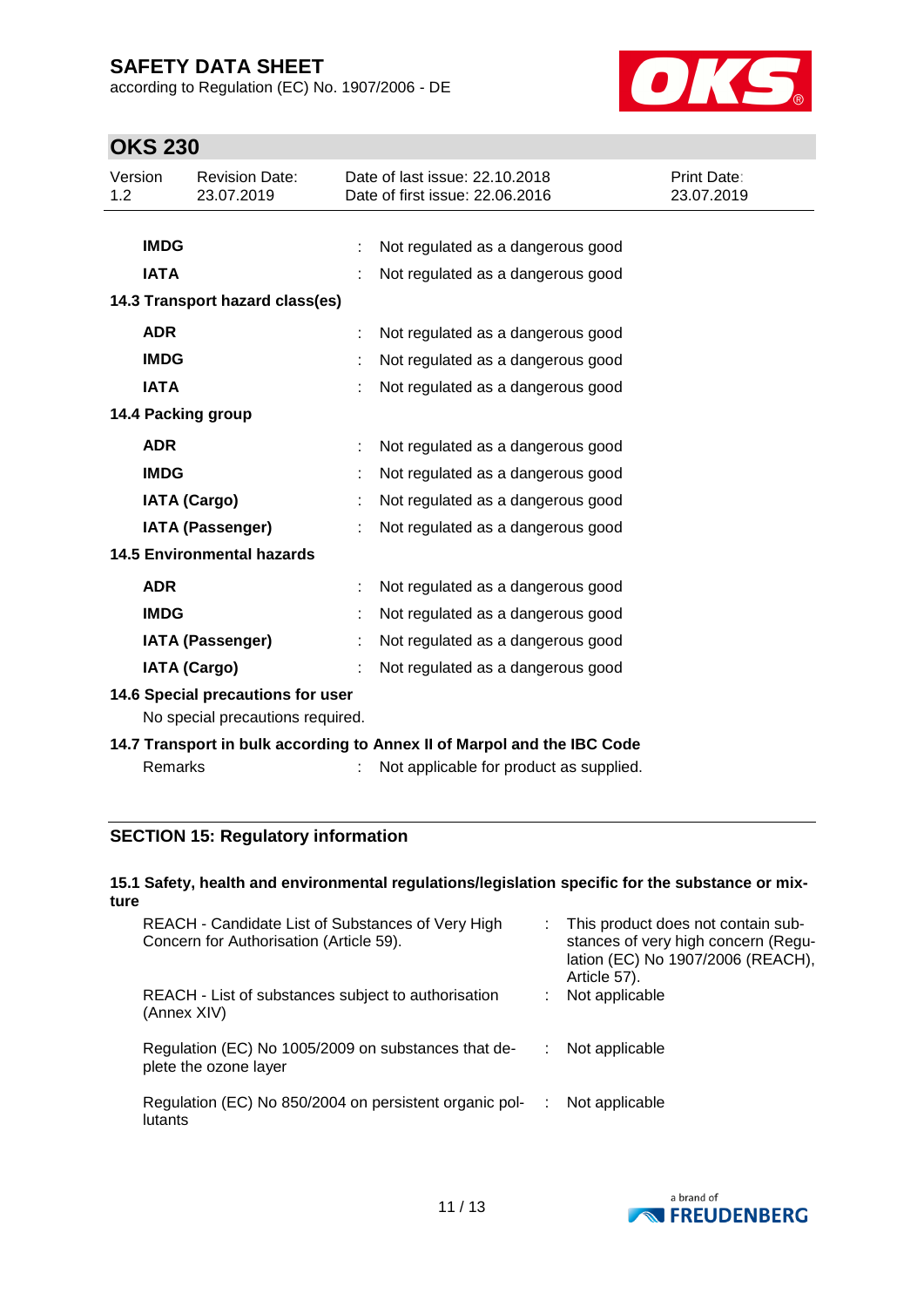**OKS 230**

according to Regulation (EC) No. 1907/2006 - DE



| 1.2 | Version                                                                                                                                                                      | <b>Revision Date:</b><br>23.07.2019 |   | Date of last issue: 22.10.2018<br>Date of first issue: 22.06.2016                                                                                                       |  | <b>Print Date:</b><br>23.07.2019 |  |
|-----|------------------------------------------------------------------------------------------------------------------------------------------------------------------------------|-------------------------------------|---|-------------------------------------------------------------------------------------------------------------------------------------------------------------------------|--|----------------------------------|--|
|     | Regulation (EC) No 649/2012 of the European Parlia-<br>Not applicable<br>ment and the Council concerning the export and import<br>of dangerous chemicals                     |                                     |   |                                                                                                                                                                         |  |                                  |  |
|     | REACH - Restrictions on the manufacture, placing on<br>Not applicable<br>÷.<br>the market and use of certain dangerous substances,<br>preparations and articles (Annex XVII) |                                     |   |                                                                                                                                                                         |  |                                  |  |
|     | Seveso III: Directive 2012/18/EU of the European Parliament and of the Council on the control of<br>major-accident hazards involving dangerous substances.<br>Not applicable |                                     |   |                                                                                                                                                                         |  |                                  |  |
|     | (Germany)                                                                                                                                                                    | Water contaminating class           |   | : WGK 1 slightly hazardous to water<br>Classification according to AwSV, Annex 1 (5.2)                                                                                  |  |                                  |  |
|     |                                                                                                                                                                              | TA Luft List (Germany)              |   | Total dust:<br>others: 52,81 %                                                                                                                                          |  |                                  |  |
|     |                                                                                                                                                                              |                                     |   | Inorganic substances in powdered form:<br>Not applicable<br>Inorganic substances in vapour or gaseous form:<br>Not applicable<br>Organic Substances:<br>others: 34,02 % |  |                                  |  |
|     |                                                                                                                                                                              |                                     |   | Carcinogenic substances:<br>Not applicable<br>Mutagenic:<br>Not applicable<br>Toxic to reproduction:<br>Not applicable                                                  |  |                                  |  |
|     |                                                                                                                                                                              | Volatile organic compounds          | ÷ | Directive 2010/75/EU of 24 November 2010 on industrial<br>emissions (integrated pollution prevention and control)<br>Remarks: Not applicable                            |  |                                  |  |

## **15.2 Chemical safety assessment**

This information is not available.

## **SECTION 16: Other information**

## **Full text of other abbreviations**

ADN - European Agreement concerning the International Carriage of Dangerous Goods by Inland Waterways; ADR - European Agreement concerning the International Carriage of Dangerous Goods by Road; AICS - Australian Inventory of Chemical Substances; ASTM - American Society for the Testing of Materials; bw - Body weight; CLP - Classification Labelling Packaging Regulation; Regulation (EC) No 1272/2008; CMR - Carcinogen, Mutagen or Reproductive Toxicant; DIN